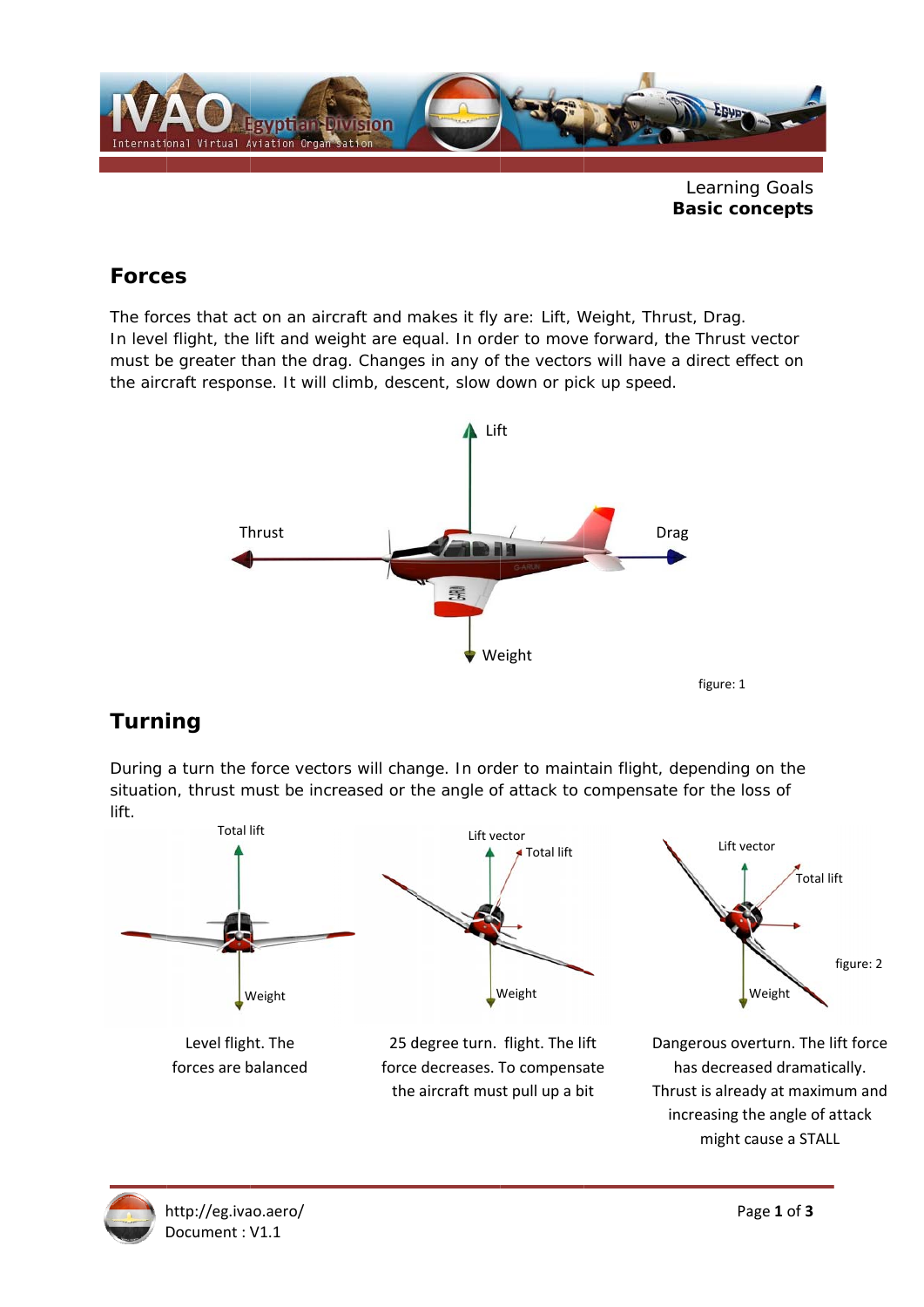# **Basic control Surfaces**

Aircraft flight control surfaces allow a pilot to adjust and control the aircrafts flight a attitude



## A: Ail erons

The ailerons are the primary control surfaces of bank (rolling)

### C: Elevators

The elevators are the primary control surfaces for pitch (pitching)

### D: Rudder

The rudders are the primary control surfaces for yaw (yawing)